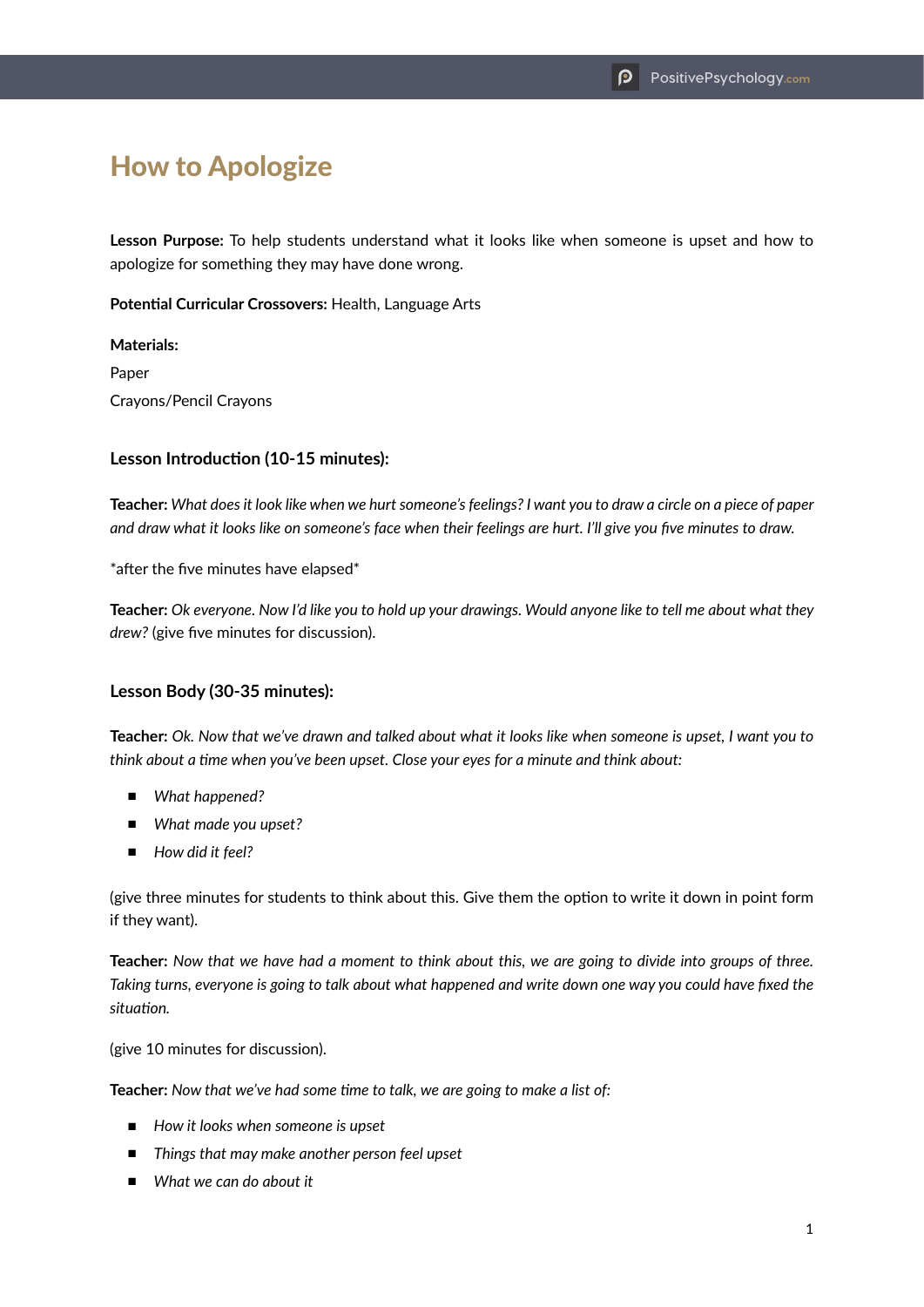*In your groups, I want you to make this list. I will then take all of your ideas and put them together to make a poster for our classroom called "How to Apologize."*

\*students can also use post-it notes to do this\*

(give 20 minutes to complete the activity)

#### **Lesson Conclusion (5-10 minutes): Role Playing**

Get students to choose a scenario that they came up with earlier in their groups of three.

Get students to act out how the situation first went, exactly as the person described it. Then, using what they learned, get them to act out what they wish could have been done differently to make the situation better.

#### **Lesson Extension: Reflection (30-35 minutes)**

After doing the role-play, get students to write a reflection about how the situation made them feel and why they would have done things differently. Students can also draw a comic strip, detailing what happened and what they wish would have happened.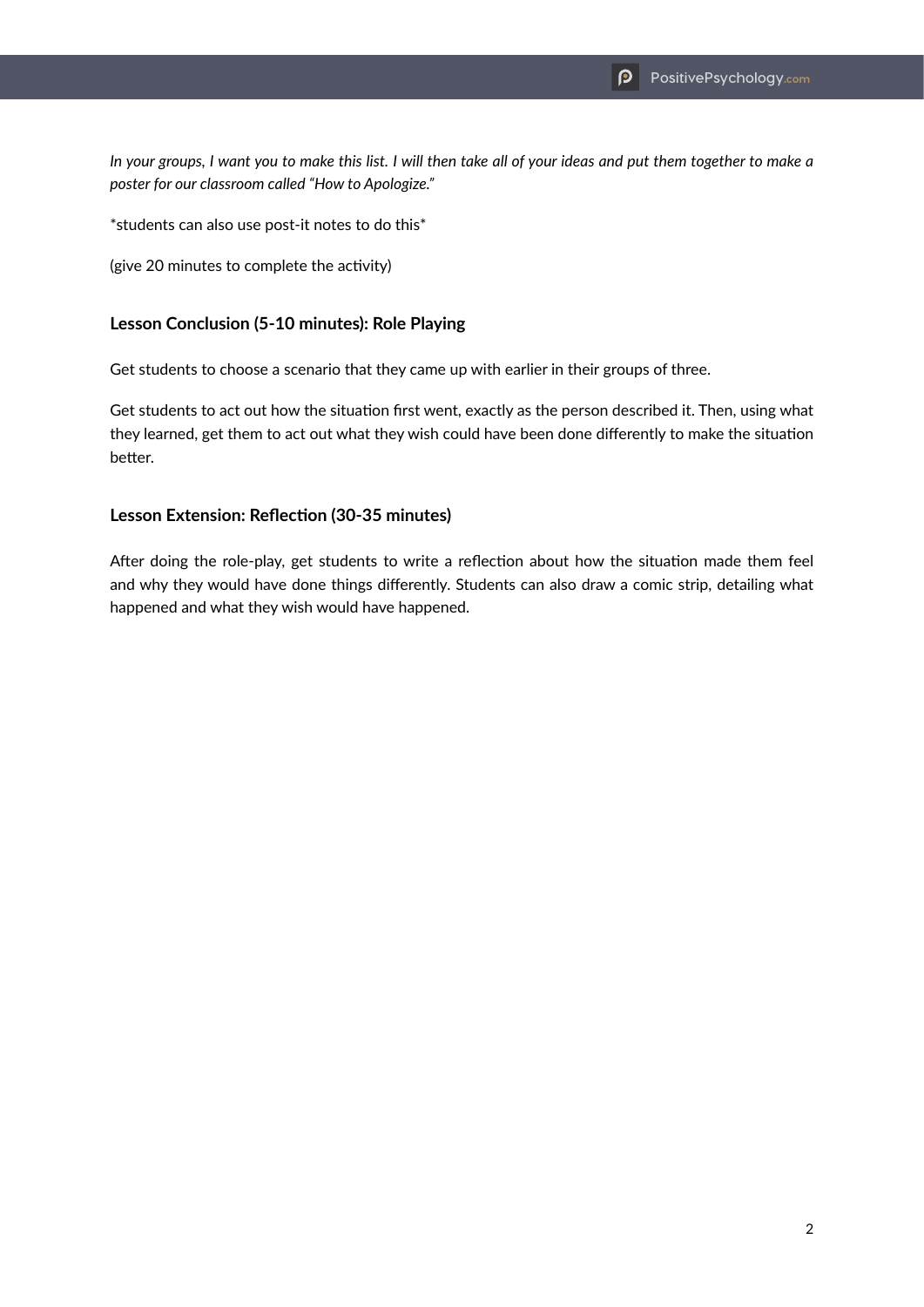## **Class Poster: How To Apologize**

**When someone is upset, it looks like this:**





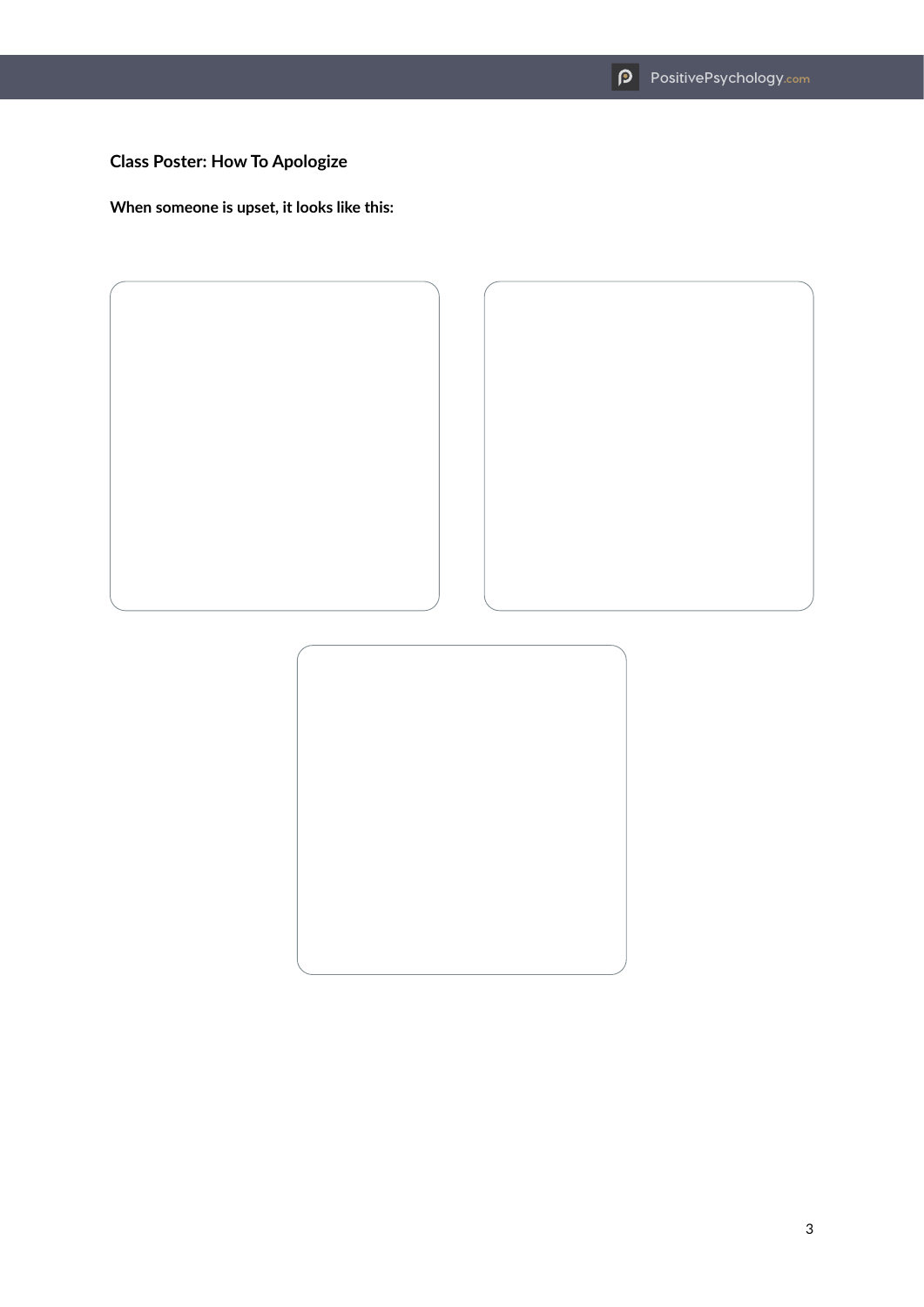**Things that might upset us are:**



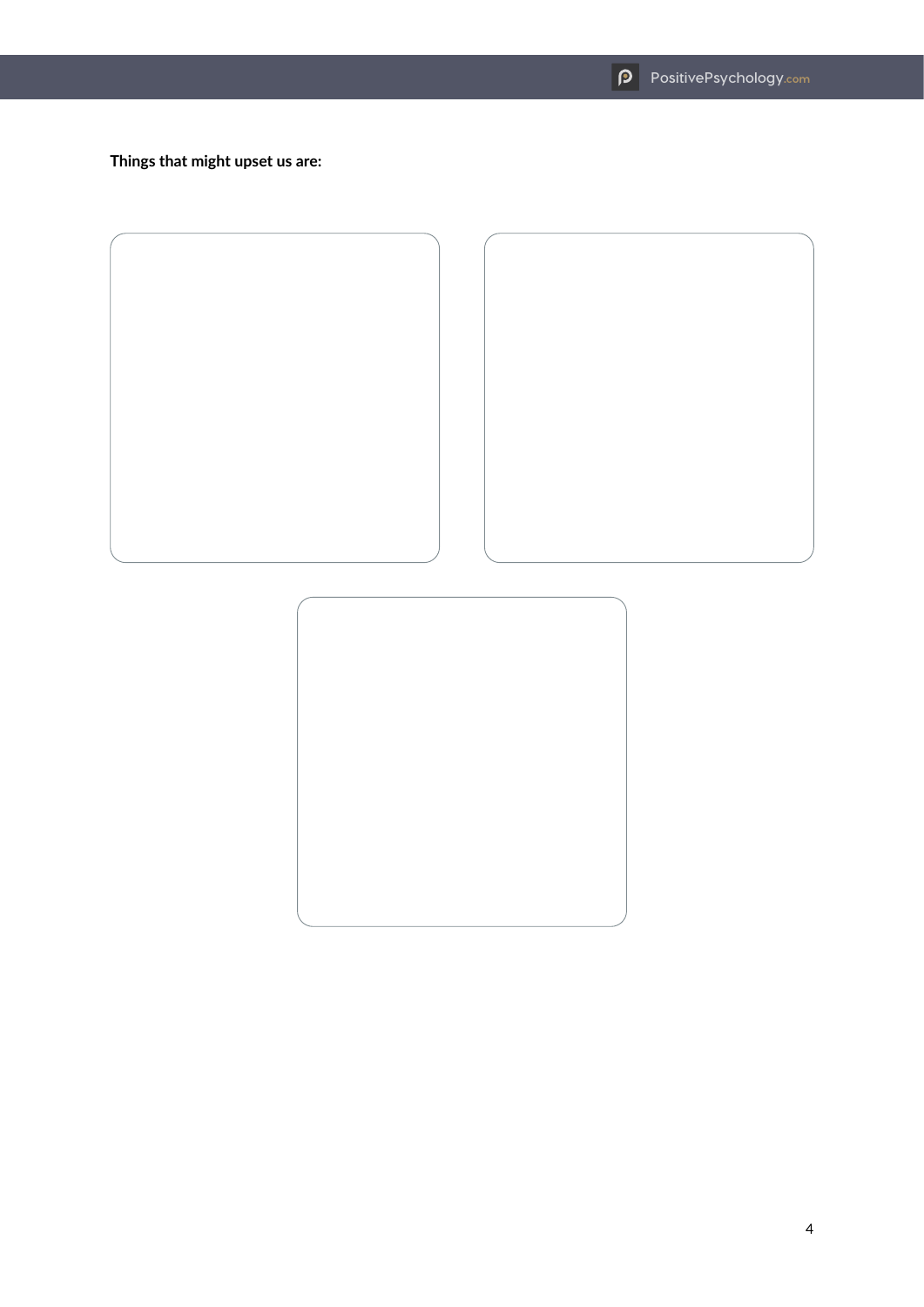**Some things we can do to help are:**



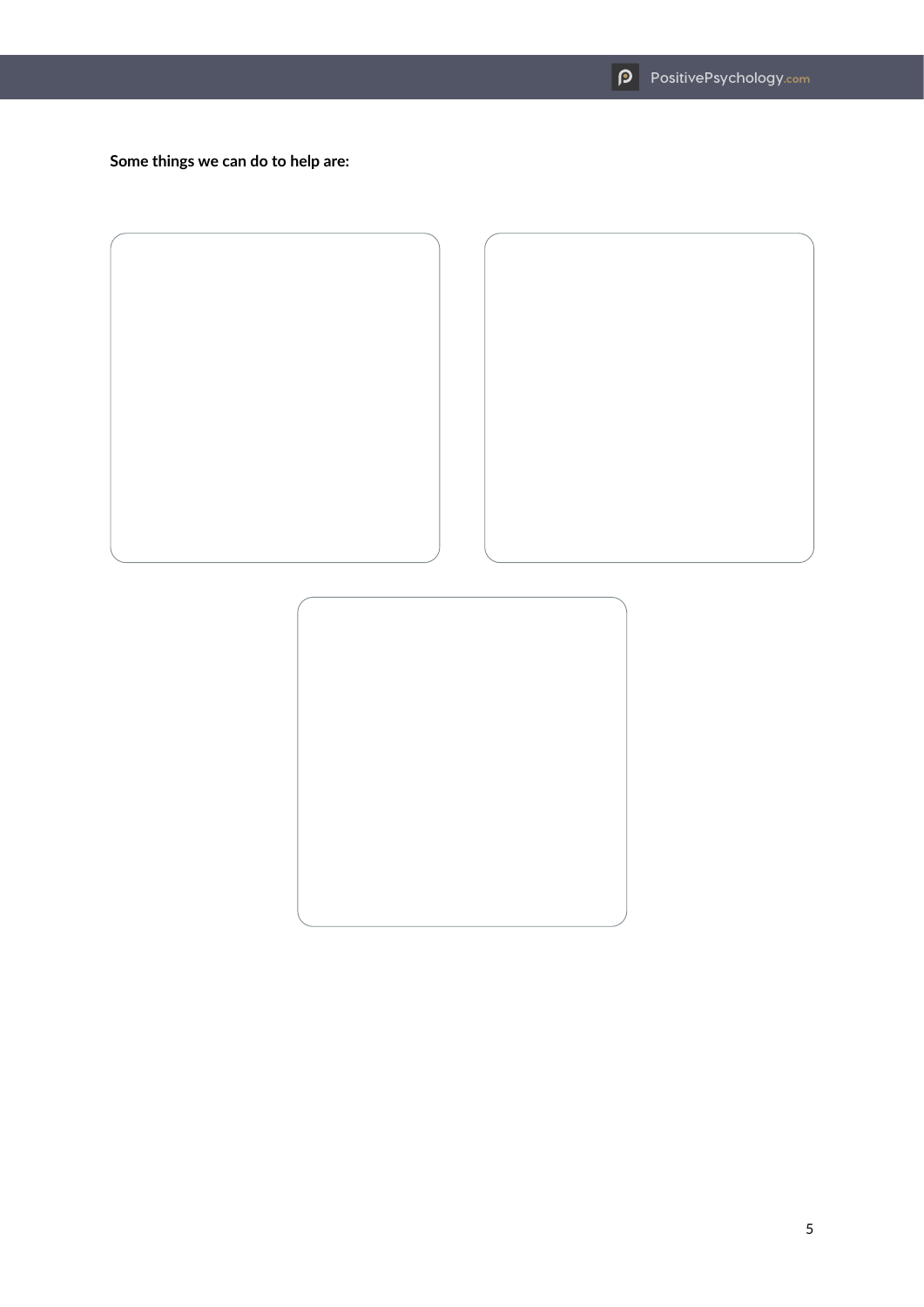### **Extension Activity: Reflection**

**Instructions:** Think about a situation that upset you. Write about what happened, why it upset you and how it was solved. Then, write about what you would have liked to see differently based on what you have learned.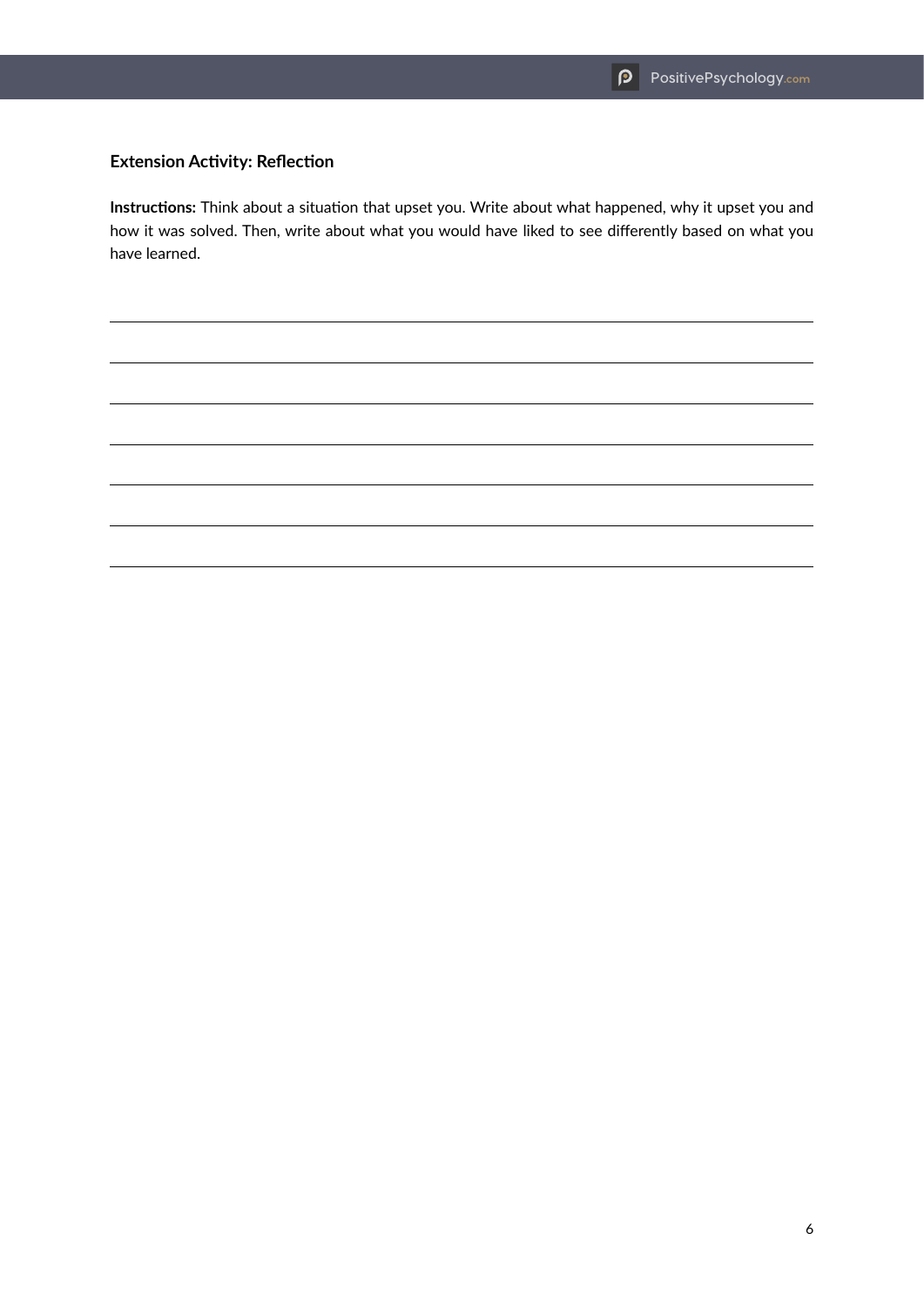## **Extension Activity: Comic Strip**

**Instructions:** Think about a time where someone or something upset you. Draw out what happened in the squares below: